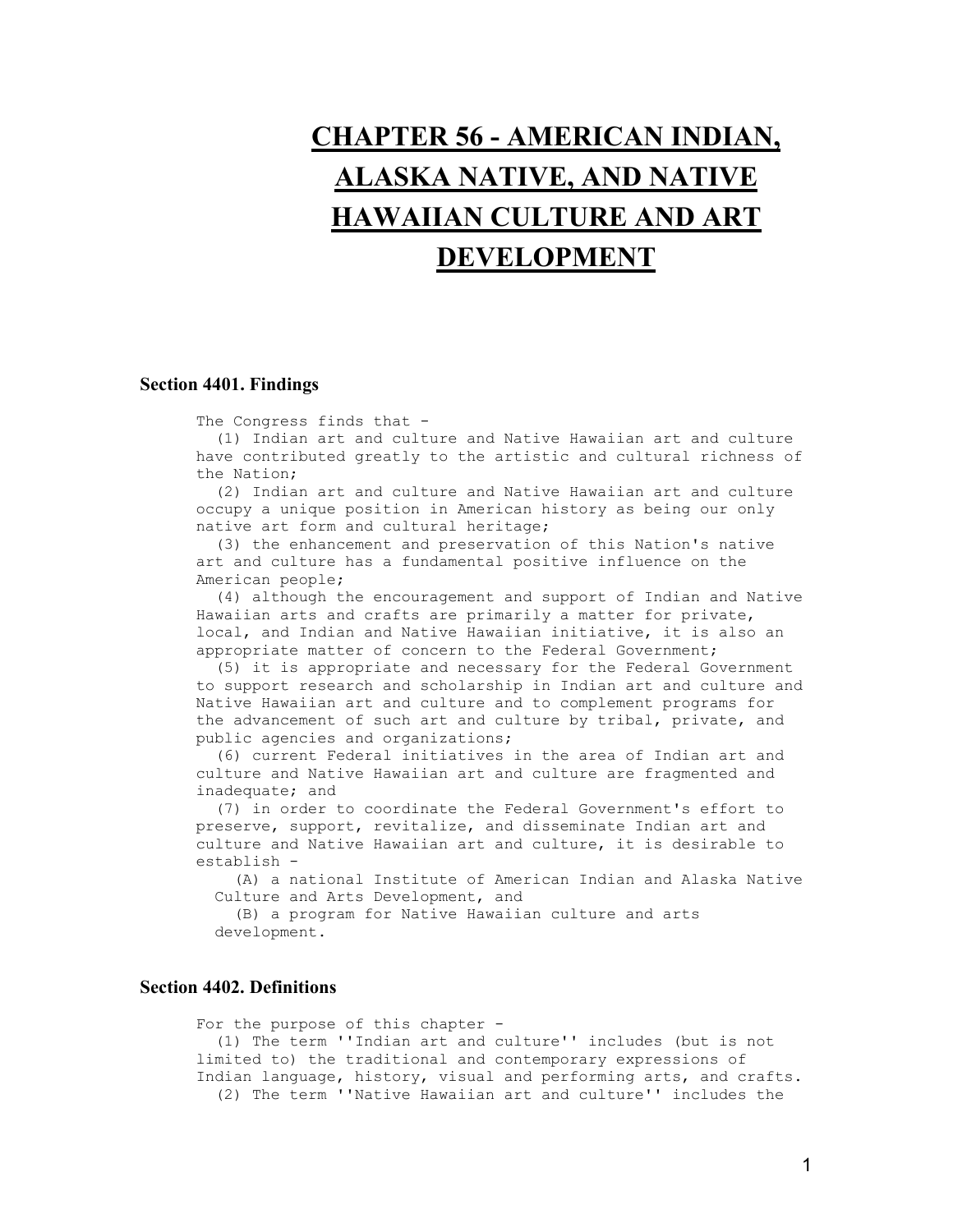traditional and contemporary expressions of Native Hawaiian language, history, visual and performing arts, and crafts.

 (3) The term ''Institute'' means the Institute of American Indian and Alaska Native Culture and Arts Development established by this chapter.

 (4) The term ''Indian'' means any person who is a member of an Indian tribe.

 (5) The term ''Indian tribe'' means any tribe, band, nation, or other organized group or community of Indians, including any Alaska Native village (as defined in, or established pursuant to, the Alaska Native Claims Settlement Act (43 U.S.C. 1601 et seq.)), which is recognized as eligible for special programs and services provided by the United States to Indians because of their status as Indians.

 (6) The term ''Native Hawaiian'' means any descendent of a person who, prior to 1778, was a native of the Hawaiian Islands.

 (7) The term ''Secretary'' means the Secretary of the Interior. (8) The term ''Board'' means the Board of Trustees of the Institute established under this chapter.

#### **Section 4411. Establishment of Institute**

#### (a) In general

 There is hereby established a corporation to be known as the ''Institute of American Indian and Alaska Native Culture and Arts Development'', which shall be under the direction and control of a Board of Trustees established under section 4412 of this title. (b) Succession and amendment of charter

 The corporation established under subsection (a) of this section shall have succession until dissolved by Act of Congress. Only the Congress shall have the authority to revise or amend the charter of such corporation.

## **Section 4412. Board of Trustees**

#### (a) Composition

 (1) The Board of Trustees of the Institute shall be composed of 13 voting members and 6 nonvoting members as follows:

 (A) Subject to the provisions of subsection (i) of this section, the voting members shall be appointed by the President of the United States by and with the advice and consent of the Senate, not later than 180 days after October 17, 1986, from among individuals from private life who are Indians, or other individuals, widely recognized in the field of Indian art and culture and who represent diverse political views, and diverse fields of expertise, including finance, law, fine arts, and higher education administration.

(B) The nonvoting members shall consist of -

 (i) 2 Members of the House of Representatives appointed by the Speaker of the House of Representatives in consultation with the Minority Leader of the House of Representatives;

 (ii) 2 Members of the Senate appointed by the President pro tempore of the Senate, upon the recommendation of the Majority Leader and the Minority Leader of the Senate;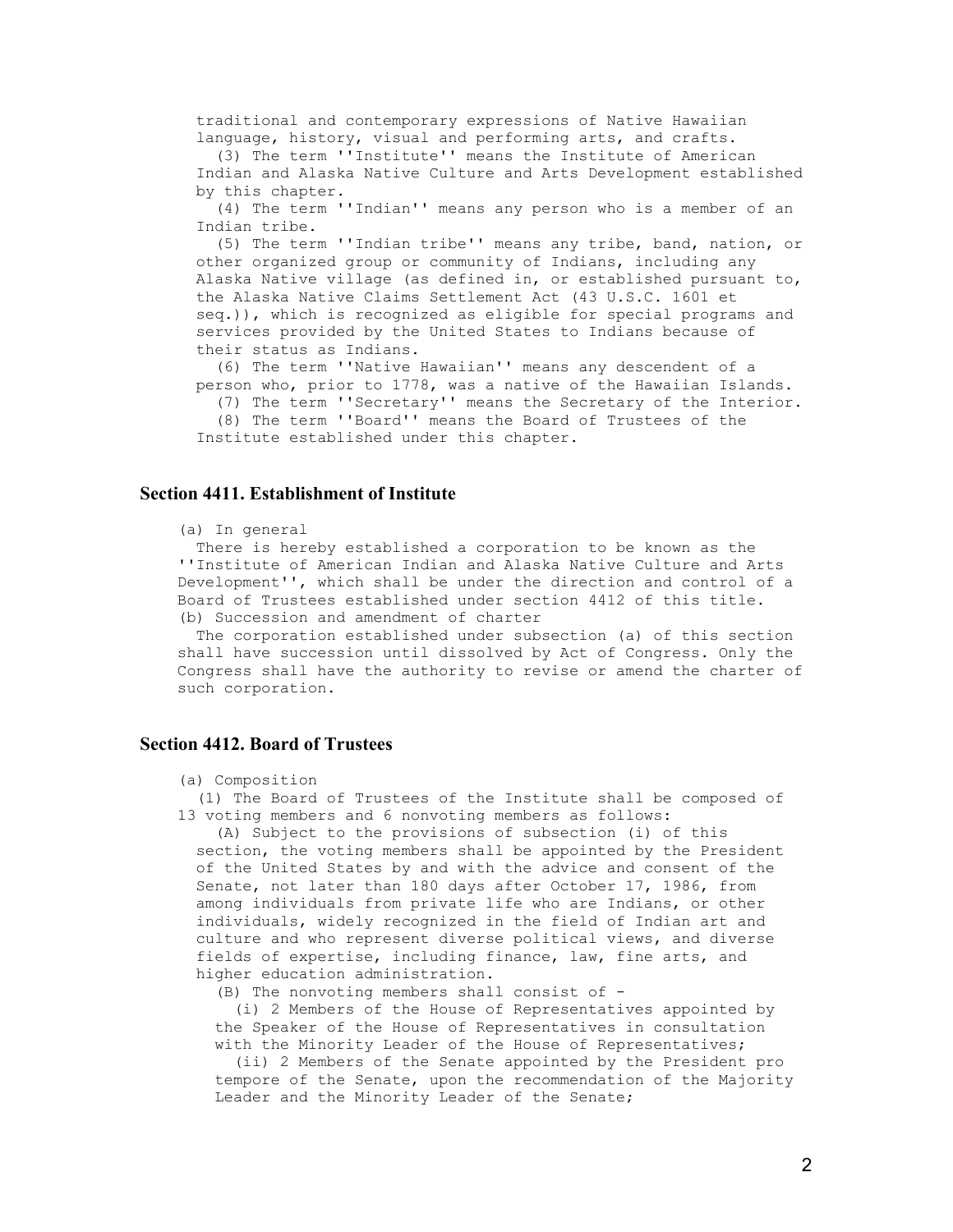(iii) the President of the Institute, ex officio; and (iv) the president of the student body of the Institute, ex officio.

 (2) In making appointments pursuant to paragraph (1)(A), the President of the United States shall -

 (A) consult with the Indian tribes and the various organizations of Indians;

 (B) publish in the Federal Register an announcement of the expiration of terms no less than 4 months before such expiration; (C) solicit nominations from Indian tribes and various Indian organizations to fill the vacancies;

 (D) give due consideration to the appointment of individuals who will provide appropriate regional and tribal representation on the Board; and

 (E) ensure that a majority of the Board appointed under paragraph (1)(A) are Indians.

 (3) The President shall carry out the activities described in subparagraphs (B) and (C) of paragraph (2) through the Board. The Board may make recommendations based upon the nominations received, may make recommendations of its own, and may review and make comments to the President or the President's appointed staff on individuals being considered by the President for whom no nominations have been received.

 (4) Members of Congress appointed under this section, or their designees, shall be entitled to attend all meetings of the Board and to provide advice to the Board on any matter relating to the Institute.

(b) Terms of office

 (1) Except as otherwise provided in this section, members shall be appointed for terms of office of 6 years.

 (2) The terms of office on the Board for the Members of the House of Representatives and of the Senate shall expire at the end of the congressional term of office during which such Member or Senator was appointed to the Board.

 (3) Of the members of the Board first appointed under subsection (a)(1)(A) of this section  $-$ 

(A) 4 shall be appointed for terms of office of 2 years;

(B) 4 shall be appointed for terms of office of 4 years; and

 (C) 5 shall be appointed for terms of office of 6 years, as determined by the drawing of lots during the first meeting of the Board.

 (4) No member of the Board appointed under subsection (a)(1)(A) of this section shall be eligible to serve in excess of 2 consecutive terms, but may continue to serve until such member's successor is appointed.

(c) Vacancies

 Any member of the Board appointed under subsection (a) of this section to fill a vacancy occurring before the expiration of the term to which such member's predecessor was appointed shall be appointed for the remainder of such term. If the vacancy occurs prior to the expiration of the term of a member of the Board appointed under subsection (a)(1)(B) of this section, a replacement shall be appointed in the same manner in which the original appointment was made.

(d) Removal

 No member of the Board may be removed during the term of office of such member except for just and sufficient cause.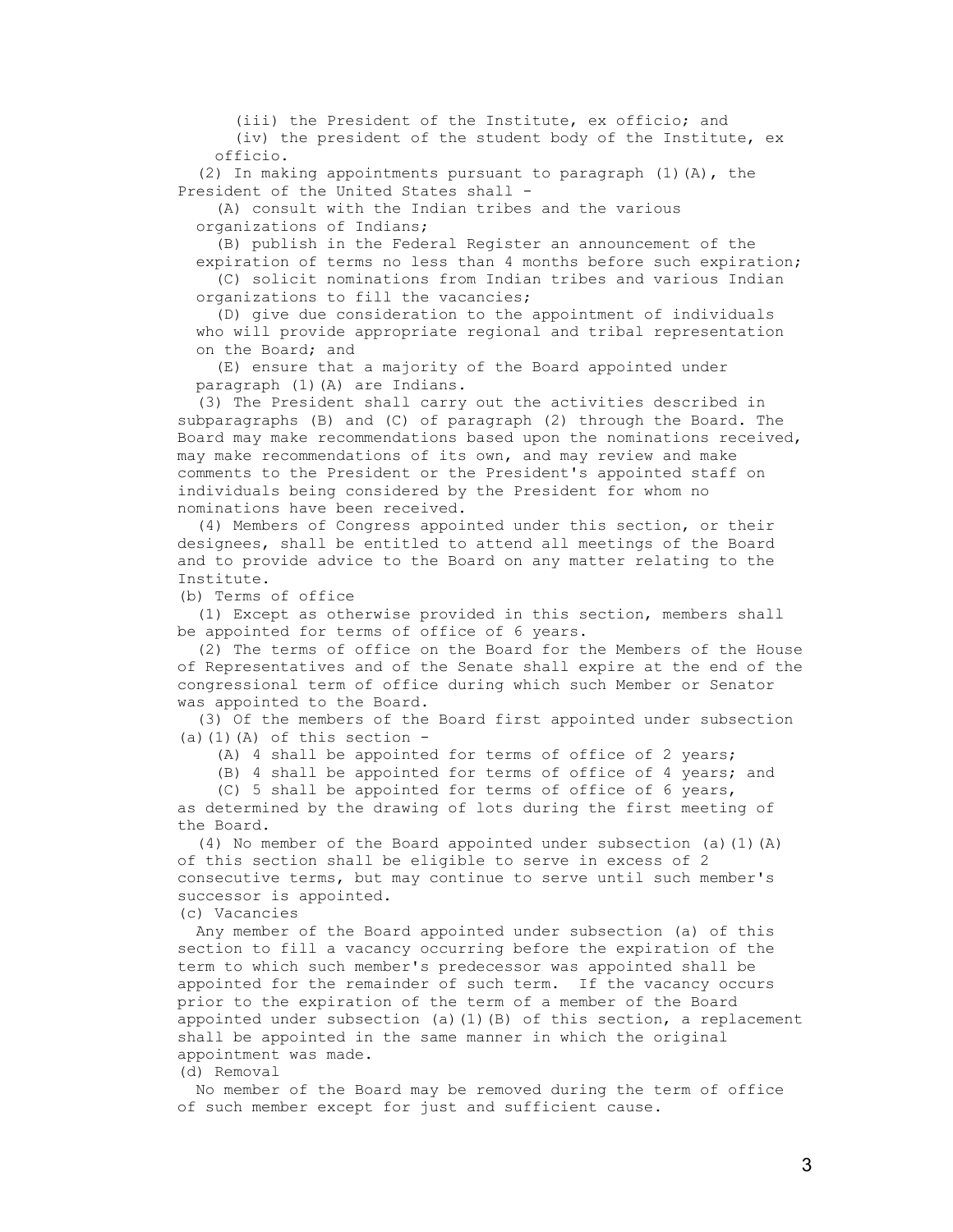#### (e) Chairman and Vice Chairman

 The President of the United States shall designate the initial Chairman and Vice Chairman of the Board from among the members of the Board appointed pursuant to subsection (a)(1)(A) of this section. Such Chairman and Vice Chairman so designated shall serve for 12 calendar months. Thereafter, the Chairman and Vice Chairman shall be elected from among the members of the Board appointed pursuant to subsection (a)(1)(A) of this section and shall serve for terms of 2 years. In the case of a vacancy in the office of Chairman or Vice Chairman, such vacancy shall be filled by the members of the Board appointed pursuant to subsection (a)(1)(A) of this section, and the member filling such vacancy shall serve for the remainder of the unexpired term.

(f) Quorum

 Unless otherwise provided by the bylaws of the Institute, a majority of the members appointed under subsection (a)(1)(A) of this section shall constitute a quorum.

(g) Powers

The Board is authorized -

(1) to formulate the policy of the Institute;

(2) to direct the management of the Institute; and

 (3) to make such bylaws and rules as it deems necessary for the administration of its functions under this chapter, including the organization and procedures of the Board.

(h) Compensation

Members of the Board appointed pursuant to subsection (a)(1)(A) of this section shall, for each day they are engaged in the performance of the duties under this chapter, receive compensation at the rate of \$125 per day, including traveltime. All members of the Board, while so serving away from their homes or regular places of business, shall be allowed travel expenses (including per diem in lieu of subsistence), as authorized by section 5703 of title 5 for persons in Government service employed intermittently. (i) Appointment exception for continuity

 (1) In order to maintain the stability and continuity of the Board, the Board shall have the power to recommend the continuation of members on the Board pursuant to the provisions of this subsection. When the Board makes such a recommendation, the Chairman of the Board shall transmit the recommendation to the President no later than 75 days prior to the expiration of the term of the member.

 (2) If the President has not transmitted to the Senate a nomination to fill the position of a member covered by such a recommendation within 60 days from the date that the member's term expires, the member shall be deemed to have been reappointed for another full term to the Board, with all the appropriate rights and responsibilities.

 (3) This subsection shall not be construed to permit less than 7 members of the Board to be Indians. If an extension of a term under paragraph (2) would result in less than 7 members being Indians, the term of the member covered by paragraph (2) shall be deemed to expire 60 days after the date upon which it would have been deemed to expire without the operation of this subsection, except that the provisions of subsection (b)(4) of this section, relating to continuation of service pending replacement, shall continue to apply.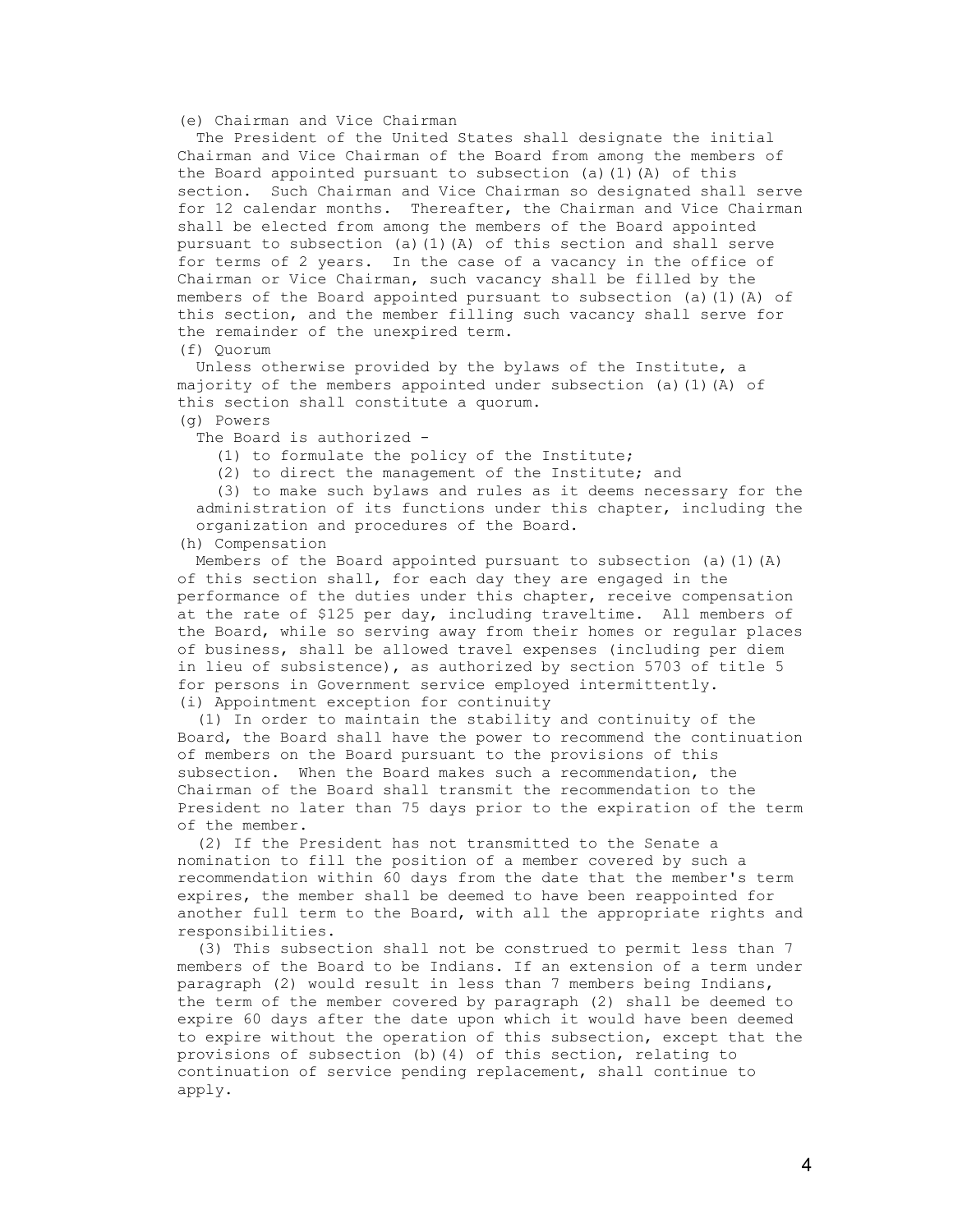## **Section 4413. Executive Board**

```
 (a) Composition 
 The Board shall have an Executive Board composed of -
    (1) the chairman of the Board; 
    (2) the vice chairman of the Board; 
    (3) the secretary of the Board; 
    (4) the treasurer of the Board; and 
    (5) an at-large member of the Board elected by the Board at its 
  initial meeting. 
(b) Vacancies 
  In the case of any vacancy which occurs in the position of 
at-large member before the expiration of such member's term, the 
Board shall elect a replacement to complete that term. 
(c) Meetings 
  The Executive Board shall hold not more than 4 regular meetings 
per calendar year. Special meetings may be held upon the call of 
the chairman or 3 members of the Executive Board. 
(d) Quorum 
  A majority of the Executive Board shall constitute a quorum. 
(e) Powers 
  The Executive Board may hold and use all the powers of the Board, 
subject to the approval of the Board.
```
## **Section 4414. General powers of Board**

```
 (a) In general
```
 In carrying out the provisions of this chapter, the Board shall have the power, consistent with the provisions of this chapter - (1) to adopt, use, and alter a corporate seal;

 (2) to make agreements and contracts with persons, Indian tribes, and private or governmental entities and to make payments or advance payments under such agreements or contract (FOOTNOTE 1) without regard to section 3324 of title 31;

 (FOOTNOTE 1) So in original. Probably should be ''contracts''. (3) any other provision of law to the contrary notwithstanding, to enter into joint development ventures with public or private commercial or noncommercial entities for development of facilities to meet the plan required under section 4426 of this title, if the ventures are related to and further the mission of the Institute;

 (4) to sue and be sued in its corporate name and to complain and defend in any court of competent jurisdiction;

 (5) to represent itself, or to contract for representation, in all judicial, legal, and other proceedings;

 (6) with the approval of the agency concerned, to make use of services, facilities, and property of any board, commission, independent establishment, or executive agency or department of the executive branch in carrying out the provisions of this chapter and to pay for such use (such payments to be credited to the applicable appropriation that incurred the expense);

 (7) to use the United States mails on the same terms and conditions as the executive departments of the United States Government;

(8) to obtain the services of experts and consultants in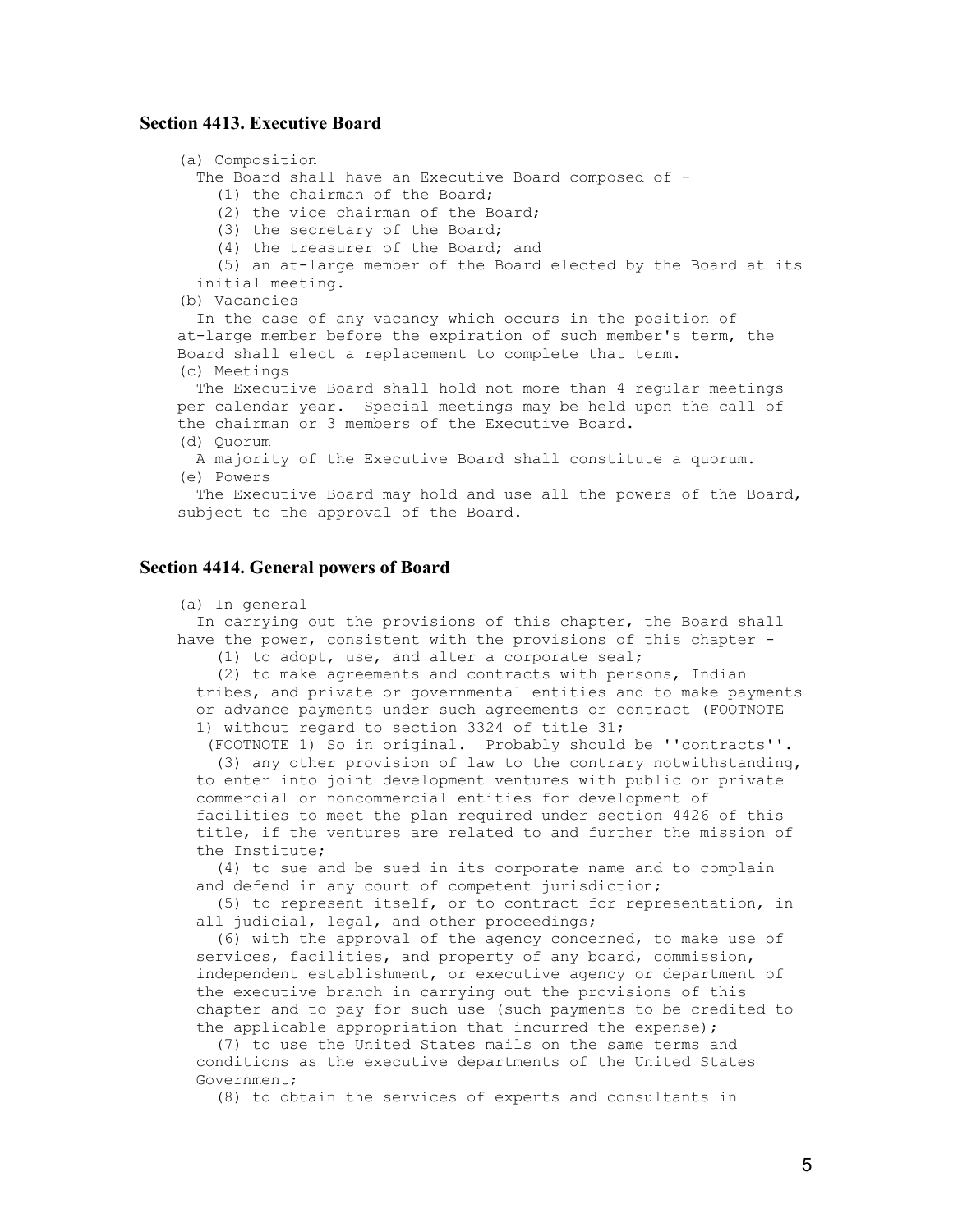accordance with the provisions of section 3109 of title 5 and to accept and utilize the services of voluntary and noncompensated personnel and reimburse them for travel expenses, including per diem, as authorized by section 5703 of title 5;

 (9) to solicit, accept, and dispose of gifts, bequests, devises of money, securities, and other properties of whatever character, for the benefit of the Institute;

 (10) to receive grants from, and enter into contracts and other arrangements with, Federal, State, or local governments, public and private agencies, organizations, institutions, and individuals;

 (11) to acquire, hold, maintain, use, operate, and dispose of such real property, including improvements thereon, personal property, equipment, and other items, as may be necessary to enable the Board to carry out the purpose of this chapter;

 (12) to the extent not already provided by law, to obtain insurance to cover all activities of the Institute, including coverage relating to property and liability, or make other provisions against losses;

 (13) to use any funds or property received by the Institute to carry out the purpose of this chapter, including the authority to designate on an annual basis a portion, not to exceed 10 percent, of the funds appropriated pursuant to section 4451 of this title for investment, without regard to any other provision of law regarding investment or disposition of federally appropriated funds, on a short-term basis for the purpose of maximizing yield and liquidity of such funds; and

 (14) to exercise all other lawful powers necessarily or reasonably related to the establishment of the Institute in order to carry out the provisions of this chapter and the exercise of the powers, purposes, functions, duties, and authorized activities of the Institute.

(b) Accounting for non-Federal funds

 Any funds received by, or under the control of, the Institute that are not Federal funds shall be accounted for separately from Federal funds.

(c) Interest and investments

 Interest and earnings on amounts received by the Institute pursuant to section 4451 of this title invested under subsection (a)(12) (FOOTNOTE 2) of this section shall be the property of the Institute and shall be expended to carry out this chapter. The Board shall be held to a reasonable and prudent standard of care, given such information and circumstances as existed when the decision is made, in decisions involving investment of funds under subsection (a)(12) (FOOTNOTE 2) of this section.

(FOOTNOTE 2) See References in Text note below.

## **Section 4415. President of Institute**

#### (a) Appointment

 The Institute shall have a President who shall be appointed by the Board. The President of the Institute shall serve as the chief executive officer of the Institute. Subject to the direction of the Board and the general supervision of the Chairman of the Board, the President of the Institute shall have the responsibility for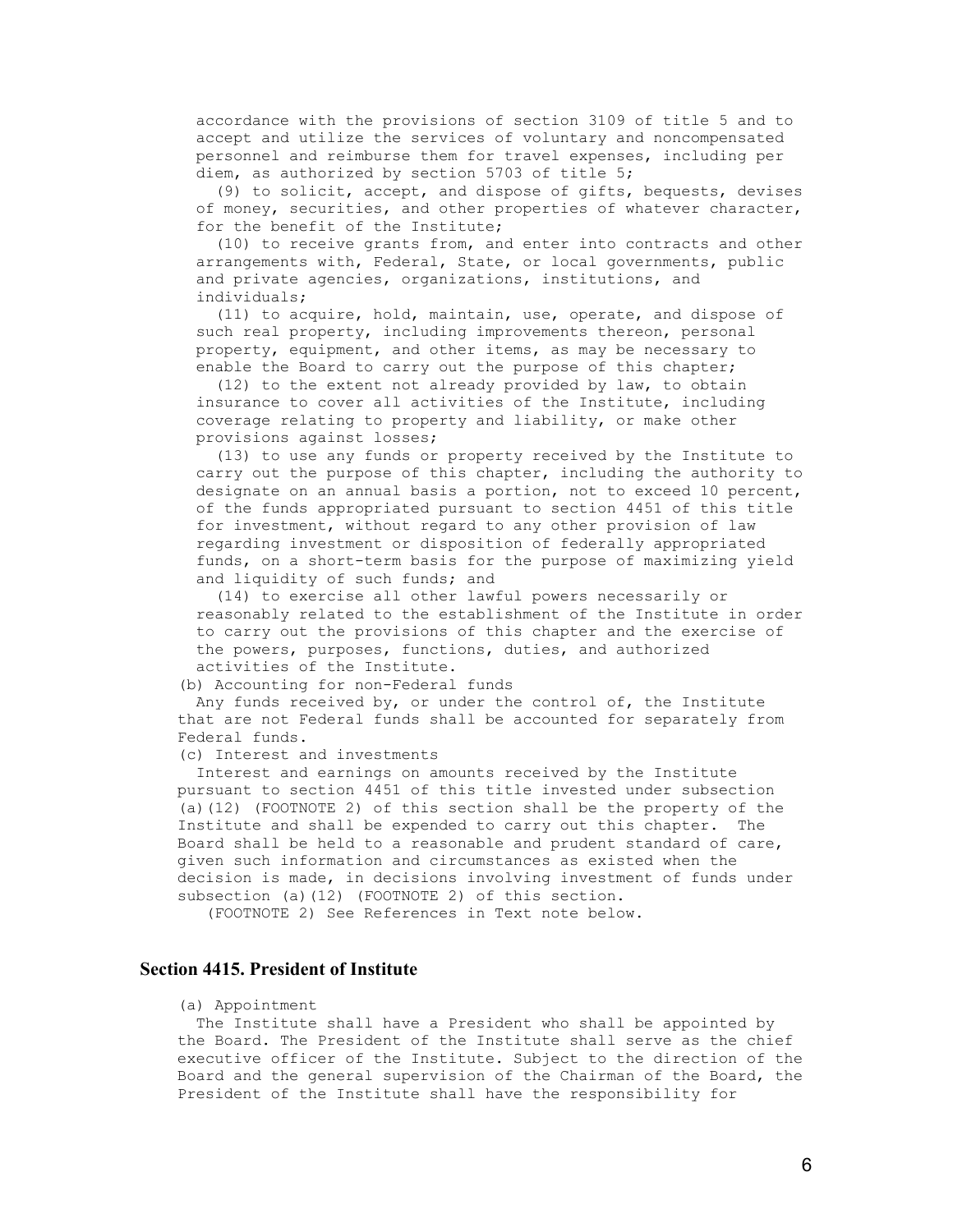carrying out the policies and functions of the Institute and shall have authority over all personnel and activities of the Institute. (b) Compensation

 The President of the Institute shall be paid at a rate not to exceed the maximum rate of basic pay payable for grade GS-18 of the General Schedule.

## **Section 4416. Staff of Institute**

(a) Exemption from civil service

 Except as otherwise provided in this section, title 5 shall not apply to the Institute.

(b) Appointment and compensation

 (1) The President of the Institute, with the approval of the Board, shall have the authority to appoint, fix the compensation of (including health and retirement benefits), and prescribe the duties of, such officers and employees as the President of the Institute deems necessary for the efficient administration of the Institute.

 (2) The President of the Institute shall fix the basic compensation for officers and employees of the Institute at rates comparable to the rates in effect under the General Schedule for individuals with comparable qualifications and positions, to whom chapter 51 of title 5 applies. If the Board determines that such action is necessary for purposes of recruitment or retention of officers or employees necessary to the functions of the Institute, the Board is authorized, by formal action, to establish a rate of, or a range for, basic compensation that is comparable to the rate of compensation paid to officers or employees having similar duties and responsibilities in other institutions of higher education.

 (3)(A) Not later than 180 days after the President of the Institute is appointed, the President of the Institute shall make policies and procedures governing -

(i) the establishment of positions at the Institute,

 (ii) basic compensation for such positions (including health and retirement benefits),

(iii) entitlement to compensation,

(iv) conditions of employment,

(v) discharge from employment,

(vi) the leave system, and

(vii) such other matters as may be appropriate.

 (B) Rules and regulations promulgated with respect to discharge and conditions of employment shall require -

 (i) that procedures be established for the rapid and equitable resolution of grievances of such individuals; and

 (ii) that no individual may be discharged without notice of the reasons therefor and an opportunity for a hearing under procedures that comport with the requirements of due process.

(c) Appeal to Board

 Any officer or employee of the Institute may appeal to the Board any determination by the President of the Institute to not re-employ or to discharge such officer or employee. Upon appeal, the Board may, in writing, overturn the determination of the President of the Institute with respect to the employment of such officer or employee.

(d) No reduction in classification or compensation

Individuals who elect to remain civil service employees shall be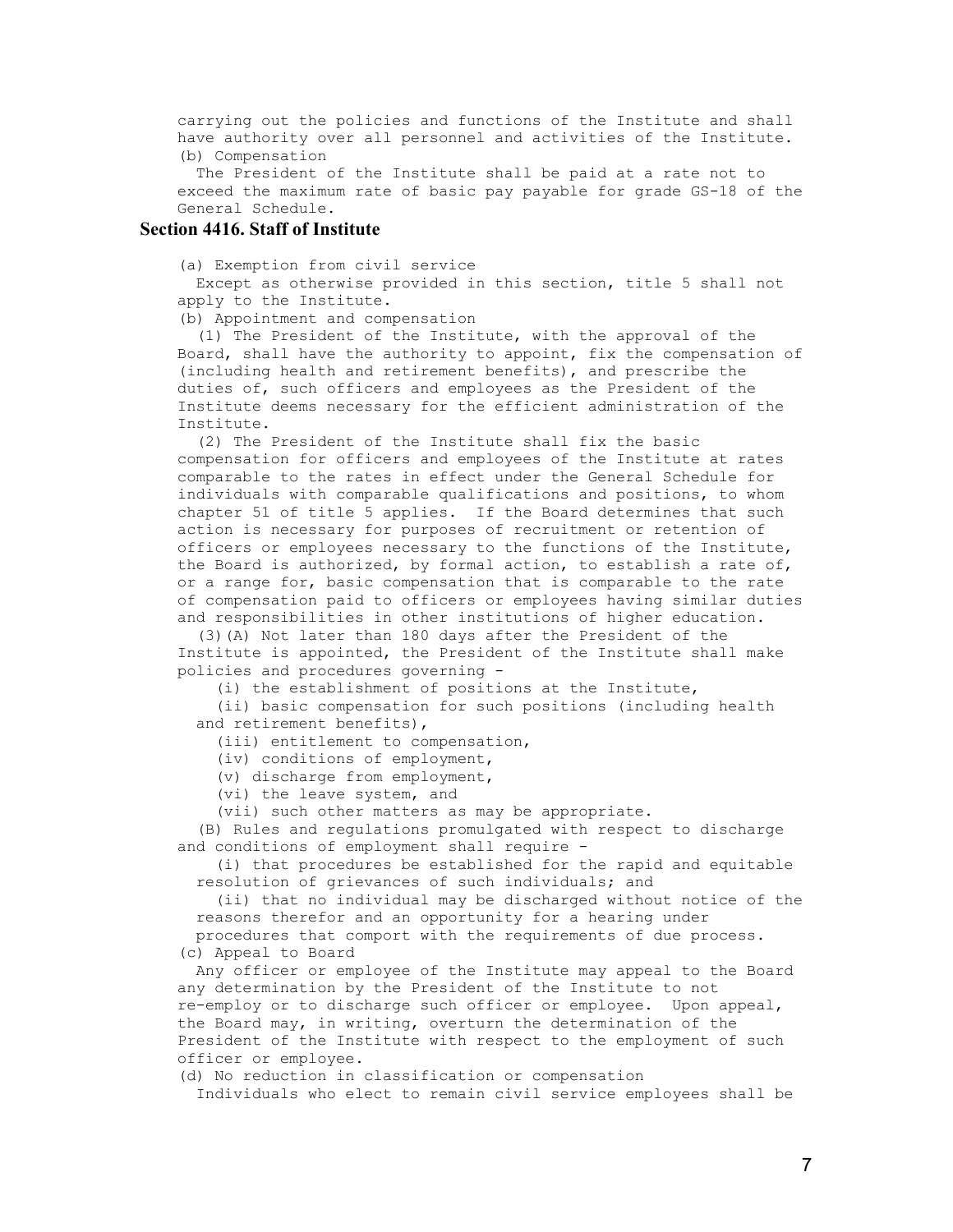transferred in accordance with applicable laws and regulations relating to the transfer of functions and personnel, except that any such transfer shall not result in a reduction in classification or compensation with respect to any such individual for at least one year after the date on which such transfer occurs. (e) Leave

(1) Any individual who -

 (A) elects under subsection (g) of this section to be covered under the provisions of this section, or

 (B) is an employee of the Federal Government and is transferred or reappointed, without a break in service, from a position under a different leave system to the Institute,

 shall be credited for purposes of the leave system provided under rules and regulations promulgated pursuant to subsection (b) of this section, with the annual and sick leave to the credit of such individual immediately before the effective date of such election, transfer, or reappointment.

 (2) Upon termination of employment with the Institute, any annual leave remaining to the credit of an individual within the purview of this section shall be liquidated in accordance with sections 5551(a) and 6306 of title 5, except that leave earned or accrued under rules and regulations promulgated pursuant to subsection (b) of this section shall not be so liquidated.

 (3) In the case of any individual who is transferred, promoted, or reappointed, without break in service, to a position in the Federal Government under a different leave system, any remaining leave to the credit of such person earned or credited under the rules and regulations promulgated pursuant to subsection (b) of this section shall be transferred to the credit of such individual in the employing agency on an adjusted basis in accordance with the rules and regulations which shall be promulgated by the Office of Personnel Management.

(f) Applicability

 (1) This section shall apply to any individual appointed after October 17, 1986, for employment in the Institute. Except as provided in subsections (d) and (g) of this section, the enactment of this chapter shall not affect -

 (A) the continued employment of any individual employed before October 17, 1986; or

 (B) such individual's right to receive the compensation attached to such position.

 (2) This section shall not apply to an individual whose services are procured by the Institute pursuant to a written procurement contract.

 (3) This section shall not apply to employees of an entity performing services pursuant to a written contract with the Institute.

(g) Termination of civil service positions

 (1) On June 30, 1989, any position at the Institute which is occupied by an individual in the civil service shall terminate. During such period, such individual may make an irrevocable election to be covered under the provisions of this section, except that any such individual who is subject to subchapter III of chapter 83 of title 5 may elect to continue to be subject to such subchapter, and any such individual who is subject to chapter 84 of such title may elect to continue to be subject to such chapter.

(2) Any individual who makes an election under paragraph (1) to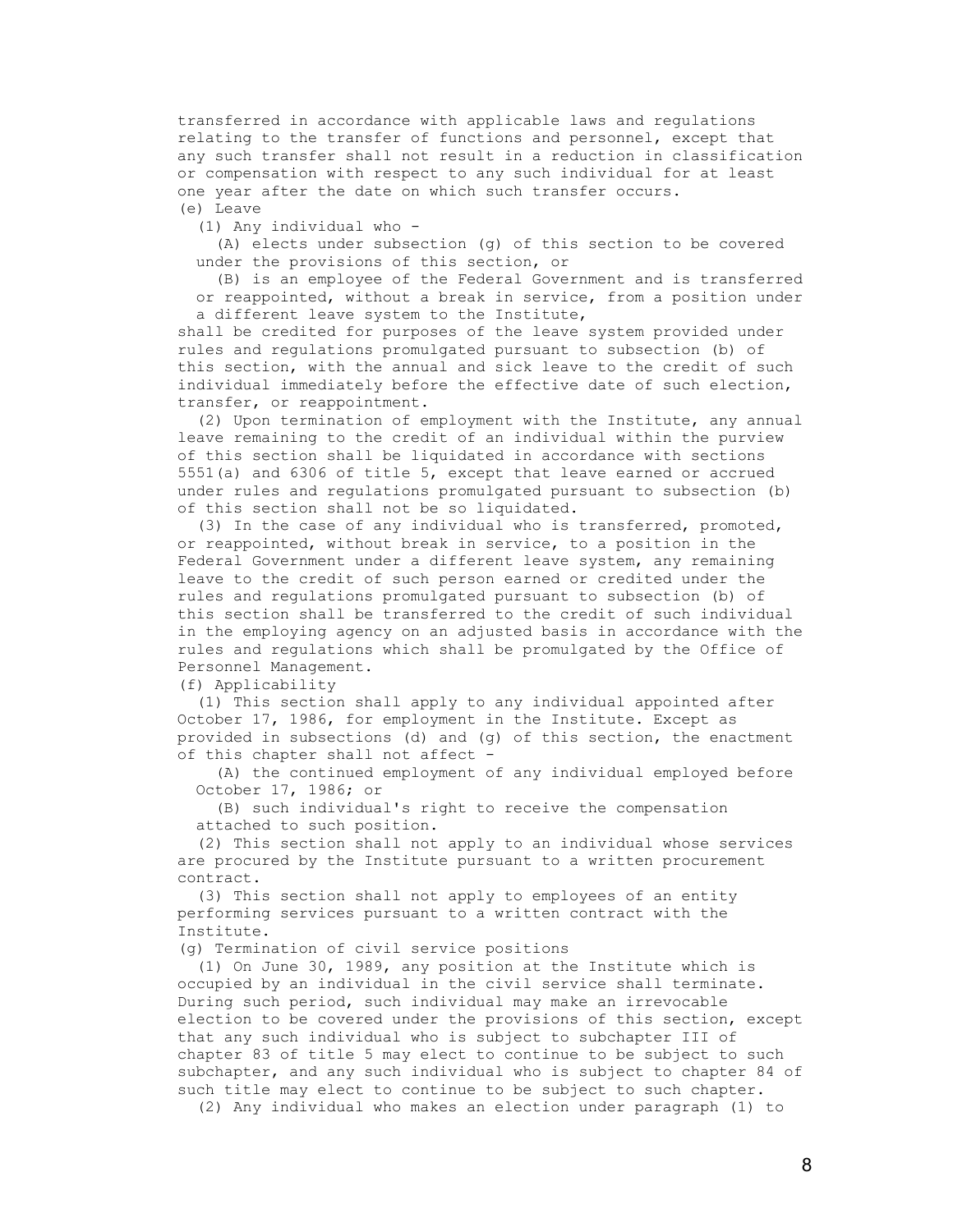continue to be subject to subchapter III of chapter 83 of title 5 or chapter 84 of such title shall, so long as continually employed by the Institute without a break in service subject to such subchapter or such chapter 84, as the case may be, continue to be treated as an employee subject to such subchapter or such chapter 84, as the case may be. Employment by the Institute without a break of continuity in service shall be considered to be employment by the United States Government for the purpose of such subchapter or such chapter 84, as the case may be. The Institute shall be responsible for making the contributions required to be made by an employing agency under such subchapter or such chapter 84, as the case may be.

(h) Collective bargaining

 The Institute shall be considered an agency for the purpose of chapter 71 of title 5.

(i) Workmen's compensation

 Employees of the Institute shall receive compensation for work injuries and illnesses in accordance with chapter 81 of title 5.

## **Section 4417. Functions of Institute**

#### (a) Primary functions

The primary functions of the Institute shall be -

 (1) to provide scholarly study of, and instruction in, Indian art and culture, and

 (2) to establish programs which culminate in the awarding of degrees in the various fields of Indian art and culture.

(b) Administrative entities

 (1) The Board shall be responsible for establishing the policies and internal organization that relate to the control and monitoring of all subdivisions, administrative entities, and departments of the Institute.

 (2) The specific responsibilities of each subdivision, entity, and department of the Institute are solely within the discretion of the Board, or its designee.

 (3) The Board shall establish, within the Institute, departments for the study of culture and arts and for research and exchange, and a museum. The Board shall establish the areas of competency for the departments created under this paragraph, which may include (but are not limited to) Departments of Arts and Sciences, Visual Arts, Performing Arts, Language, Literature and Museology and a learning resources center, programs of institutional support and development, research programs, fellowship programs, seminars, publications, scholar-in-residence programs and inter-institutional programs of cooperation at national and international levels. (c) Other programs

 In addition to the centers and programs described in subsection (b) of this section, the Institute shall develop such programs and centers as the Board determines are necessary to -

 (1) foster research and scholarship in Indian art and culture through -

(A) resident programs;

- (B) cooperative programs; and
- (C) grant programs;

(2) complement existing tribal programs for the advancement of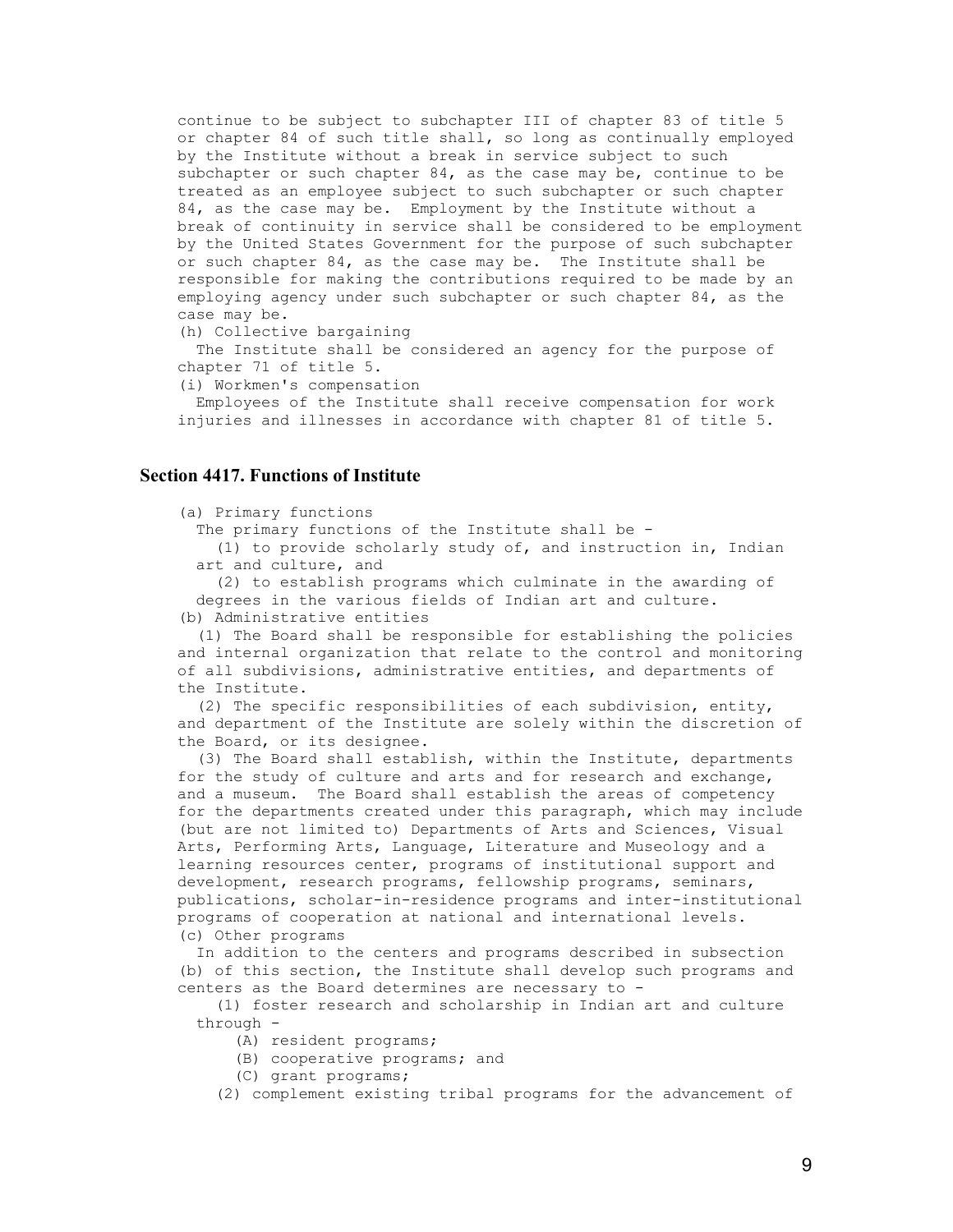Indian art and culture; and (3) coordinate efforts to preserve, support, revitalize, and develop evolving forms of Indian art and culture.

## **Section 4418. Indian preference**

```
 (a) In general 
 Notwithstanding any other provision of Federal or State law, the 
Institute is authorized to develop a policy or policies for the 
Institute to extend preference to Indians in - 
    (1) admissions to, and enrollment in, programs conducted by the 
  Institute, 
    (2) employment by the Institute, and 
    (3) contracts, fellowships, and grants awarded by the 
  Institute. 
(b) Hiring preference 
 In carrying out section 4416(b)(1) of this title, the President 
of the Institute shall, to the maximum extent practicable, give 
preference in hiring to Indians.
```
## **Section 4419. Nonprofit and nonpolitical nature of Institute**

```
 (a) Stock 
 The Institute shall have no power to issue any shares of stock or 
to declare or pay any dividends. 
(b) Nonprofit nature 
 No part of the income or assets of the Institute shall inure to 
the benefit of any director, officer, employee, or any other 
individual except as salary or reasonable compensation for 
services. 
(c) Nonpolitical nature 
The Institute may not contribute to, or otherwise support, any
political party or candidate for elective public office.
```
## **Section 4420. Tax status; tort liability**

```
 (a) Tax status 
 The Institute and the franchise, capital, reserves, income, and
property of the Institute shall be exempt from all taxation now or 
hereafter imposed by the United States, by any Indian tribe, or by 
any State or political subdivision thereof. 
(b) Tort liability 
  (1) The Institute shall be subject to liability relating to tort 
claims only to the extent a Federal agency is subject to such 
liability under chapter 171 of title 28. 
  (2) For purposes of chapter 171 of title 28, the Institute shall 
be treated as a Federal agency (within the meaning of section 2671 
of such title). 
  (3) For purposes of chapter 171 of title 28, the President of the 
Institute shall be deemed the head of the Agency.
```
# **Section 4421. Transfer of functions**

 (a) Institute of American Indian Arts There are hereby transferred to the Institute of American Indian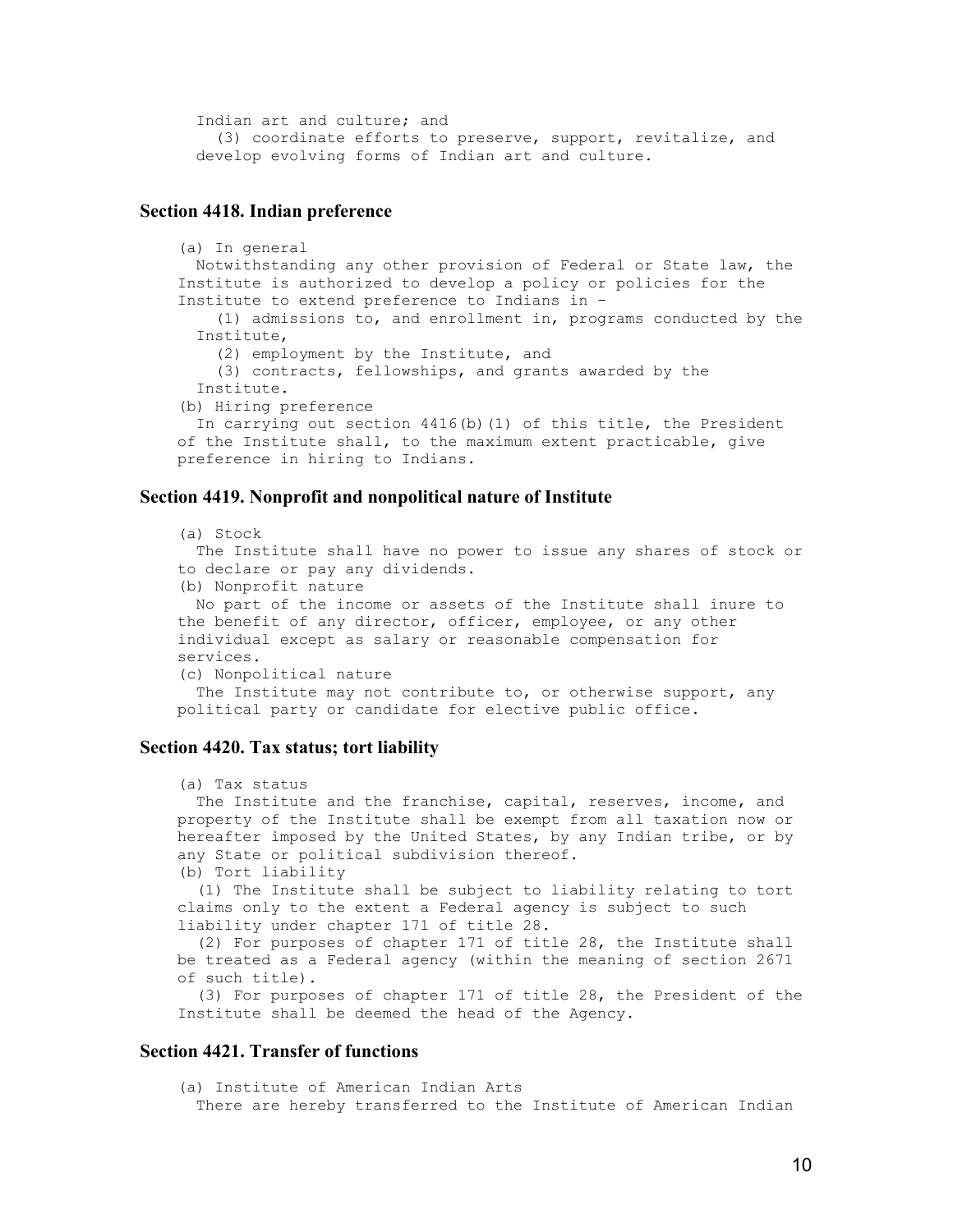and Alaska Native Culture and Art Development, and such Institute shall perform, the functions of the Institute of American Indian Arts established by the Secretary in 1962.

 (b) Certain matters relating to transferred functions (1) Subject to subsection (d) of this section, all personnel, liabilities, contracts, real property (including the collections of the museum located on the site known as the ''Santa Fe Indian School'' but not the museum building), personal property, assets, and records as are determined by the Director of the Office of Management and Budget to be employed, held, or used primarily in connection with any function transferred under the provisions of this chapter (regardless of the administrative entity providing the services on the date before the transfer) shall be transferred to the Institute.

 (2) Personnel engaged in functions transferred by this chapter shall be transferred in accordance with applicable laws and regulations relating to the transfer of functions, except that such transfer shall be without reduction in classification or compensation for one year after such transfer. (c) References in other laws

 All laws and regulations relating to the Institute of American Indian Arts established by the Secretary in 1962 shall, insofar as such laws and regulations are appropriate, and not inconsistent with the provisions of this chapter, remain in full force and effect and apply with respect to the Institute. All references in any other Federal law to the Institute of American Indian Arts, or any officer transferred to the Institute of American Indian and Alaska Native Culture and Arts Development under subsection (b) of this section, shall be deemed to refer to the Institute of American Indian and Alaska Native Culture and Arts Development or an officer of the Institute of American Indian and Alaska Native Culture and Arts Development.

(d) Forgiveness of amounts owed; hold harmless

(1) Subject to paragraph (2) -

 (A) the Institute shall be responsible for all obligations of the Institute incurred after June 2, 1988, and

 (B) the Secretary shall be responsible for all obligations of the Institute incurred on or before June 2, 1988, including those which accrued by reason of any statutory, contractual, or other reason prior to June 2, 1988, which became payable within two years of June 2, 1988.

 (2) With respect to all programs of the Federal Government, in whatever form or from whatever source derived, the Institute shall only be held responsible for actions and requirements, either administrative, regulatory, or statutory in nature, for events which occurred after July 1, 1988, including the submission of reports, audits, and other required information. The United States may not seek any monetary damages or repayment for the commission of events, or omission to comply with either administrative or regulatory requirements, for any action which occurred prior to June 2, 1988.

## **Section 4422. Reports**

(a) Annual report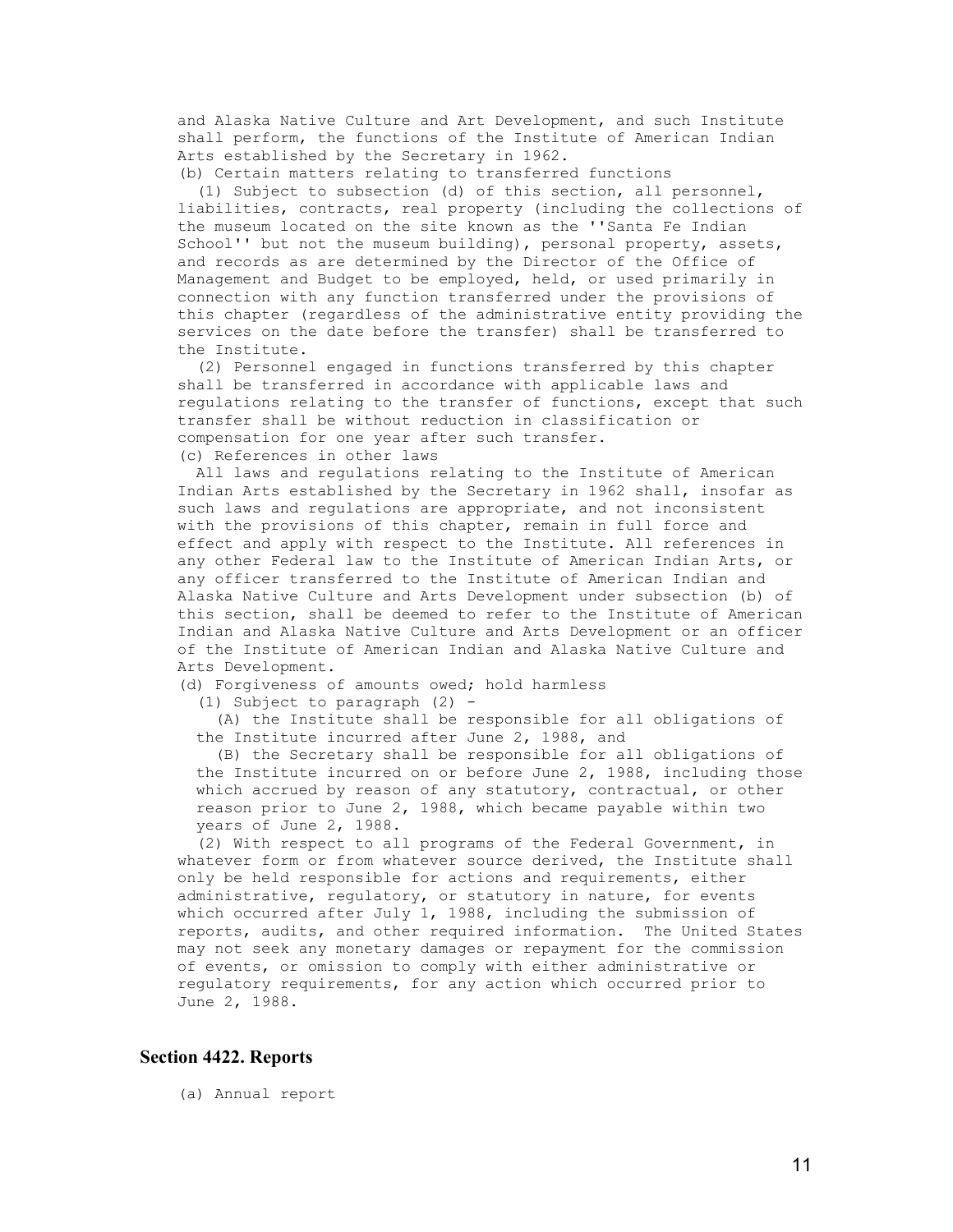The President of the Institute shall submit an annual report to the Congress and to the Board concerning the status of the Institute during the 12 calendar months preceding the date of the report. Such report shall include, among other matters, a detailed statement of all private and public funds, gifts, and other items of a monetary value received by the Institute during such 12-month period and the disposition thereof as well as any recommendations for improving the Institute.

(b) Budget proposal

 (1) After September 30, 1988 and for each fiscal year thereafter, the Board shall submit a budget proposal to the Congress.

 (2) A budget proposal under this subsection shall be submitted not later than April 1 of each calendar year and shall propose a budget for the Institute for the 2 fiscal years succeeding the fiscal year during which such proposal is submitted.

 (3) In determining the amount of funds to be appropriated to the Institute on the basis of such proposals, the Congress shall not consider the amount of private fundraising or bequests made on behalf of the Institute during any preceding fiscal year.

## **Section 4423. Headquarters**

 Santa Fe, New Mexico, shall be maintained as the location for the Institute of Indian and Alaska Native Culture and Arts Development. To facilitate this action and the continuity of programs being provided at the Institute of American Indian Arts, the Board may enter into negotiations with State and local governments for such exchanges or transfers of lands and such other assistance as may be required.

#### **Section 4424. Compliance with other Acts**

| (a) In general                                                     |
|--------------------------------------------------------------------|
| The Institute shall comply with the provisions of -                |
| (1) Public Law 95-341 (42 U.S.C. 1996 (, 1996a)), popularly        |
| known as the American Indian Religious Freedom Act,                |
| (2) the Archeological Resources Protection Act of 1979 (16         |
| $U.S.C.$ 470aa et seq.), and                                       |
|                                                                    |
| (3) the National Historic Preservation Act (16 U.S.C. 470 et       |
| $seq.$ ).                                                          |
| (b) Criminal laws                                                  |
| All Federal criminal laws relating to larceny, embezzlement, or    |
| conversion of the funds or the property of the United States shall |
| apply to the funds and property of the Institute.                  |
| (c) Other Federal assistance                                       |
| (1) Funds received by the institute (FOOTNOTE 1) pursuant to this  |
| chapter (FOOTNOTE 2) shall not be regarded as Federal money for    |
| purposes of meeting any matching requirements for any Federal      |
| grant, contract or cooperative agreement.                          |
| (FOOTNOTE 1) So in original. Probably should be capitalized.       |
|                                                                    |
| (FOOTNOTE 2) See References in Text note below.                    |
| (2) The Institute shall not be subject to any provision of law     |

 requiring that non-Federal funds or other moneys be used in part to fund any grant, contract, cooperative agreement, or project as a condition to the application for, or receipt of, Federal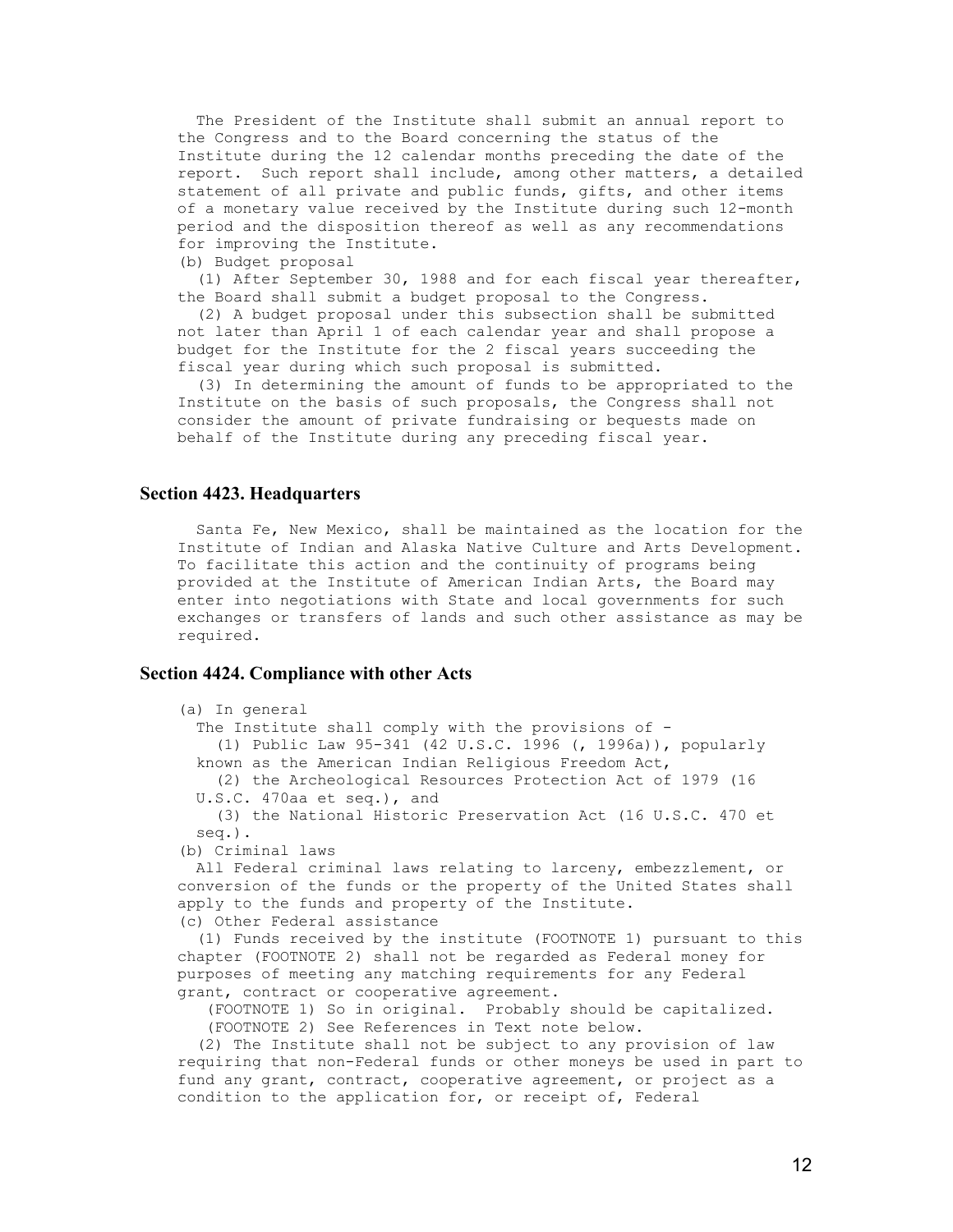assistance. This subsection shall not be construed to effect (FOOTNOTE 3) in a negative fashion the review, prioritization, or acceptance of any application or proposal for such a program, solicited or unsolicited.

(FOOTNOTE 3) So in original. Probably should be ''affect''.

## **Section 4425. Endowment programs**

(a) Program enhancement endowment

 (1)(A) From the total amount appropriated for this subsection pursuant to section 4451(a) of this title, funds may be deposited into a trust fund maintained by the Institute at a federally insured banking or savings institution.

(B) The President of the Institute shall provide -

 (i) for the deposit into the trust fund referred to in subparagraph  $(A)$  -

 (I) of a capital contribution by the Institute in an amount equal to the amount of each Federal contribution; and (II) any earnings on the funds deposited under this paragraph; or

 (ii) for the reservation for the sole use of the Institute of any noncash, in-kind contributions of real or personal property, which property may at any time be converted to cash, which shall be deposited as a capital contribution into the trust fund referred to in subparagraph (A).

 (C) If at any time the Institute withdraws any capital contribution (as described in subparagraph (B)(i)) made by the Institute to the trust fund referred to in subparagraph (A) or puts any property (as described in subparagraph (B)(ii)) to a use which is not for the sole benefit of the Institute, an amount equal to the value of the Federal contribution shall be withdrawn from such trust fund and returned to the Treasury as miscellaneous receipts.

 (2) Interest deposited into the trust fund pursuant to paragraph (1)(B)(ii) may be periodically withdrawn and used, at the direction of the Board or its designee, to defray any expense associated with the operation of the Institute, including the expense of operations and maintenance, administration, academic and support personnel, community and student services programs, and technical assistance.

 (3) For the purpose of complying with the contribution requirement of paragraph (1)(B), the Institute may use funds or in-kind contributions of real or personal property fairly valued which are made available from any private or tribal source, including interest earned by the funds invested under this subsection. In-kind contributions shall be other than fully depreciable property or property which is designated for addition to the permanent collection of the Museum and shall be valued according to the procedures established for such purpose by the Secretary of the Treasury. For purposes of this paragraph, all contributions, including in-kind and real estate, which are on-hand as of November 29, 1990 and which have been received after June 2, 1988, but which have not been included in computations under this provision shall be eligible for matching with Federal funds appropriated in any fiscal year. All funds transferred to the Institute by the Secretary of the Treasury after June 2, 1988, shall be deemed to have been properly transferred as of July 23,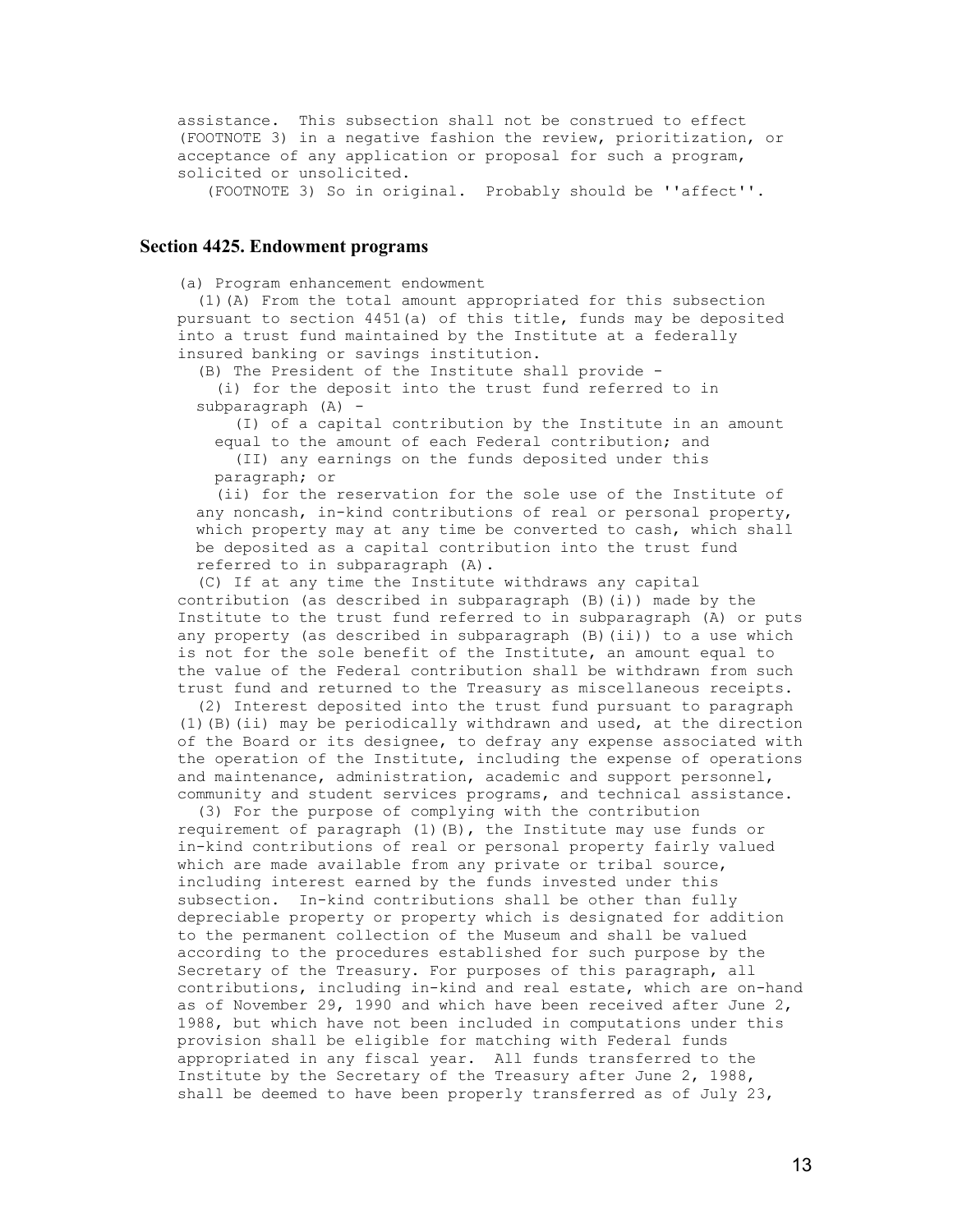1992.

 (4) Amounts appropriated under section 4451(a) of this title for use under this subsection shall be paid by the Secretary of the Treasury to the Institute as a Federal capital contribution equal to the amount of funds or the value of the in-kind contributions which the Institute demonstrates have been placed within the control of, or irrevocably committed to the use of, the Institute as a capital contribution of the Institute in accordance with this subsection.

(b) Capital improvement endowment

 (1) In addition to the trust fund established under subsection (a) of this section, funds may be deposited into a trust fund maintained by the Institute at a federally insured banking or savings institution from the amount reserved for this subsection pursuant to section 4451(a) of this title for the purpose of establishing a separate special endowment for capital improvement (hereafter in this subsection referred to as the ''capital endowment fund'') to pay expenses associated with site selection and preparation, site planning and architectural design and planning, new construction, materials and equipment procurement, renovation, alteration, repair, and other building and expansion costs of the Institute.

 (2) The President of the Institute shall provide for the deposit into the capital endowment fund of a capital contribution by the Institute in an amount equal to the amount of each Federal contribution and any earnings on amounts in the capital endowment fund.

 (3) Funds deposited by the Institute as a match for Federal contributions under paragraph (5) shall remain in the capital endowment fund for a period of not less than two years. If at any time the Institute withdraws any capital contribution to the capital endowment fund before the funds have been deposited for this two-year period, an equal amount of the Federal contribution shall be withdrawn from the capital endowment fund and returned to the Treasury as miscellaneous receipts. At the end of the two-year period, the entire principal and interest of the funds deposited for this period, including the Federal matching portion, shall accrue, without reservation, to the Institute and may be withdrawn, in whole or in part, to defray expenses associated with capital acquisition and improvement of the Institute referred to in paragraph (1).

 (4) For the purpose of complying with the contribution requirement of paragraph (2), the Institute may use funds which are available from any private, non-Federal governmental, or tribal source.

 (5) Subject to paragraph (3), amounts appropriated under section 4451(a) of this title for use under this subsection shall be paid by the Secretary of the Treasury to the Institute as a Federal capital contribution equal to the amount which the Institute demonstrates has been placed within the control of, or irrevocably committed to the use of, the Institute and is available for deposit as a capital contribution of the Institute in accordance with this subsection.

 (6) For the purpose of complying with the contribution requirement in this subsection, the Institute may use funds or in-kind contributions of real or personal property. For the purposes of this paragraph, all contributions, in-kind and real